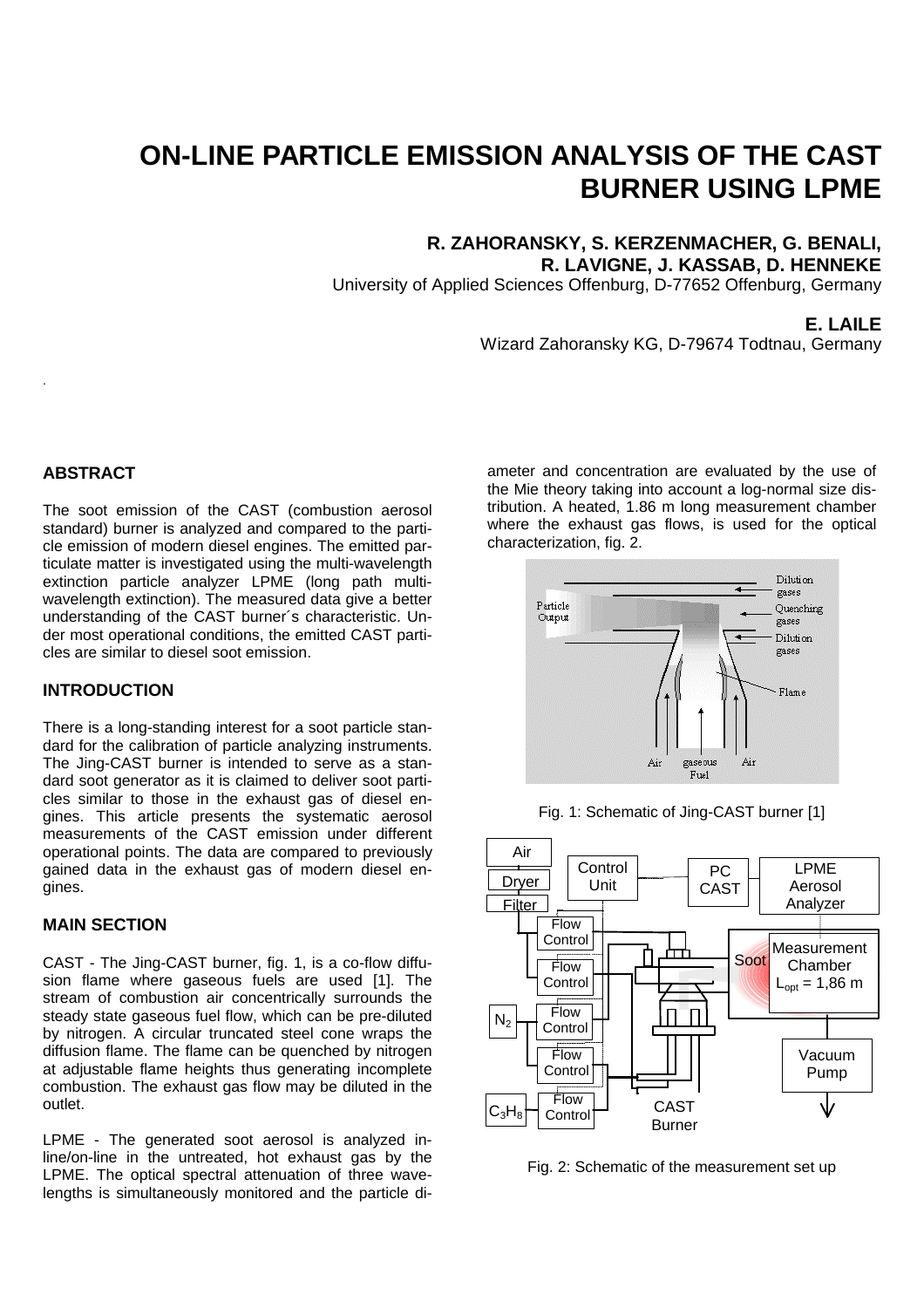The diesel soot measurements, which are taken for comparison and the measurement system LPME, are described earlier [2,3] and newest data are presented in the ICE 2003 [4]. Fig. 3 depicts the whole set up with the CAST burner and the LPME.



**CAST** burner

Measurement tube with flanged sensor heads of LPME

Fig. 3: View of the set up

MEASUREMENTS - The extinction technique measures in good approximation the primary particles of the fractal soot aggregates [2].

Systematic measurements have been performed to study the influence of the different adjustable parameters on the soot aerosol of CAST. A two-level factorial experimental design was used [5], taking into account each influencing factor, i. e. volume flows of  $N<sub>2</sub>$  for prediluting the fuel, of  $N_2$  as quenching gas, of dilution air and the flame quenching height. Particle mean diameter and particle concentration measured by the optical multiwavelength extinction are the system responses. With four varying parameters between their low and high levels, a matrix of  $2^4$  = 16 experimental conditions had to be studied. Mass flows of propane and oxidation air were fixed for a stable combustion. Table 1 lists the investigated operation conditions of the CAST burner and table 2 the corresponding mean particle sizes and particle concentrations taken by LPME. The CAST operated very stable and repeatable due to the high precision flow controllers for combustion gas, pre-diluting gas nitrogen, quenching gas nitrogen, combustion and dilution air.

| Experi- | $N2$ fuel | <b>Dilution</b><br>$N_2$ quen- |       | Quen-   |
|---------|-----------|--------------------------------|-------|---------|
| ment    | dilution  | ching<br>air                   |       | ching H |
| Number  | l/min     | l/min                          | l/min | mm      |
|         |           | 5                              | 20    | 10      |
| 2       | 0,25      | 5                              | 20    | 10      |
| 3       |           | 10                             | 20    | 10      |
|         | 0,25      | 10                             | 20    | 10      |
| 5       |           | 5                              | 20    | 10      |
| 6       | 0,25      | 5                              | 20    | 10      |
|         |           | 10                             | 20    | 10      |
| 8       | 0,25      | 10                             | 20    | 10      |

Table 1: Operation conditions of the CAST burner (extract) Fixed data: Propane 0,06 l/min Oxidation air 1,5 l/min (Stochiometric factor  $I = 1,05$ )

| Experi- | Mean particle | Particle vo-                             |  |  |
|---------|---------------|------------------------------------------|--|--|
| ment    | diameter      | lume concen-                             |  |  |
|         |               | tration                                  |  |  |
| Number  | nm            | $10^{-6}$ m <sup>3</sup> /m <sup>3</sup> |  |  |
|         | 17            | 0.21                                     |  |  |
| 2       | 36            | 0.09                                     |  |  |
| 3       | 15            | 0.19                                     |  |  |
| 4       | 15            | 0.07                                     |  |  |
| 5       | 45            | 0.20                                     |  |  |
| 6       | 47            | 0.16                                     |  |  |
|         | 48            | 0.20                                     |  |  |
| Զ       | 30            | 0.18                                     |  |  |

Table 2: Soot particle emission data of the CAST burner examined by LPME (extract)

The parameters had different influences on the soot particle sizes and concentration. Figs. 4 and 5 show the statistically derived influence of diluting the gaseous fuel by nitrogen on the aerosol parameters (volumetric concentration and mean primary particle size), resulting from the two-level factorial technique [5]. The concentration decreases with a higher fuel dilution – a result, which is expected, fig. 4.



Fig. 4: Influence of fuel dilution by  $N_2$  on particle concentration; Fixed data: Propane 0,06 l/min Oxidation air 1,5 l/min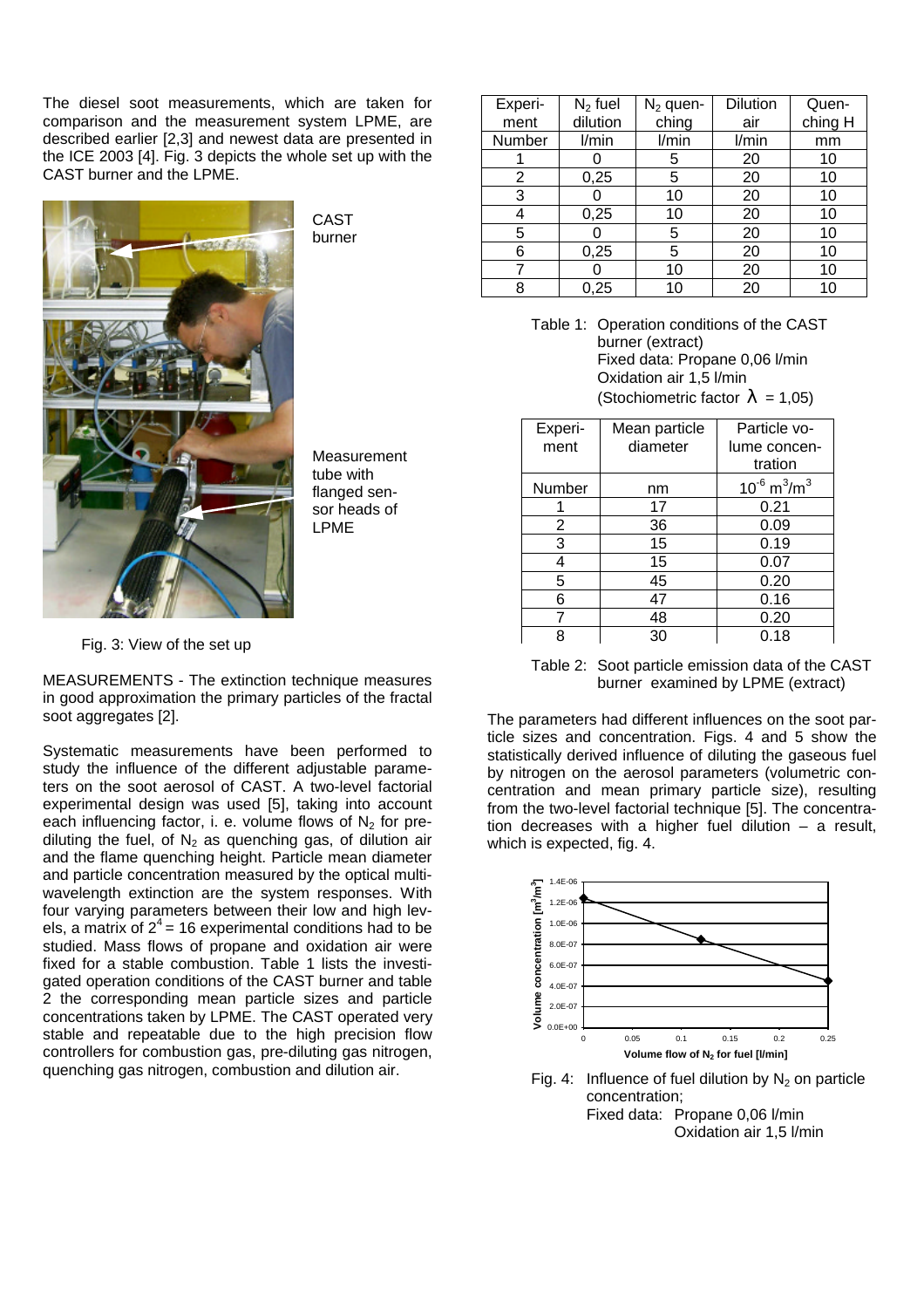

Fig. 5: Influence of fuel dilution by  $N_2$  on mean particle diameter

With increasing dilution of the fuel before combustion, the mean diameter of the primary soot particles decreases slightly, fig. 5. This influence is marginal and may be within the statistical error. The effect will be investigated further. The particle diameters remain typically below 100 nm. This coincides with TEM pictures, fig. 6, gained from simultaneously collected particles in the exhaust gas of the CAST. Similar fractal particles with comparable primary particle sizes are found in the exhaust gas of diesel engines, e.g. [2]. The CAST particle emission, particularly the particle size, seems to react rather sensitive on parameter variations. In contrast, the size variation is much lower in the case of diesel engine emissions at different engine conditions [3, 4]. Typically, the LPME measures slightly lower primary particle sizes in the exhaust gas of diesel engines, e.g. in the range of approx. 20 to 50 nm [4]. Further investigations of the CAST burner are planned to exclude secondary influences and to gain a better understanding of its behavior.

The measured particle sizes by the multi-wavelength extinction technique differ appreciably to the sizes measured by differential mobility analyzer, which are documented in the handbook of the CAST burner [1]. This is also the case for diesel soot particles. The mobility size of the fractal soot is much larger than that of the primary particle. However, a fractal analysis can match the two different size definitions [2].



Fig. 6: TEM picture of fractal soot from CAST burner

| $N_2$ fuel | $N_2$ |     | Dilution   Quench   Oxida- |          | Sto-      |
|------------|-------|-----|----------------------------|----------|-----------|
| dilution   | quen- | air | ing H                      | tion air | chio-     |
|            | ching |     |                            |          | $1$ metr. |
| l/min      | l/min | 15  | mm                         | l/min    |           |
|            | 7.5   | 20  | 10                         | 1.0      | 1.05      |

Table 3: CAST operation condition yielding soot particles in the size range 150 to 200 nm, measured by LPME Propane 0,06 l/min



Fig. 7: TEM picture of "solid like" large soot particles from CAST burner



Fig. 8: TEM picture of large agglomerated soot particles from CAST burner

It must be noted that appreciably larger soot particles of 150 to 200 nm mean size were detected in the CAST emission under the operation condition in table 3 with insufficient combustion air by LPME. These large soot particles lost practically their fractal appearance and the